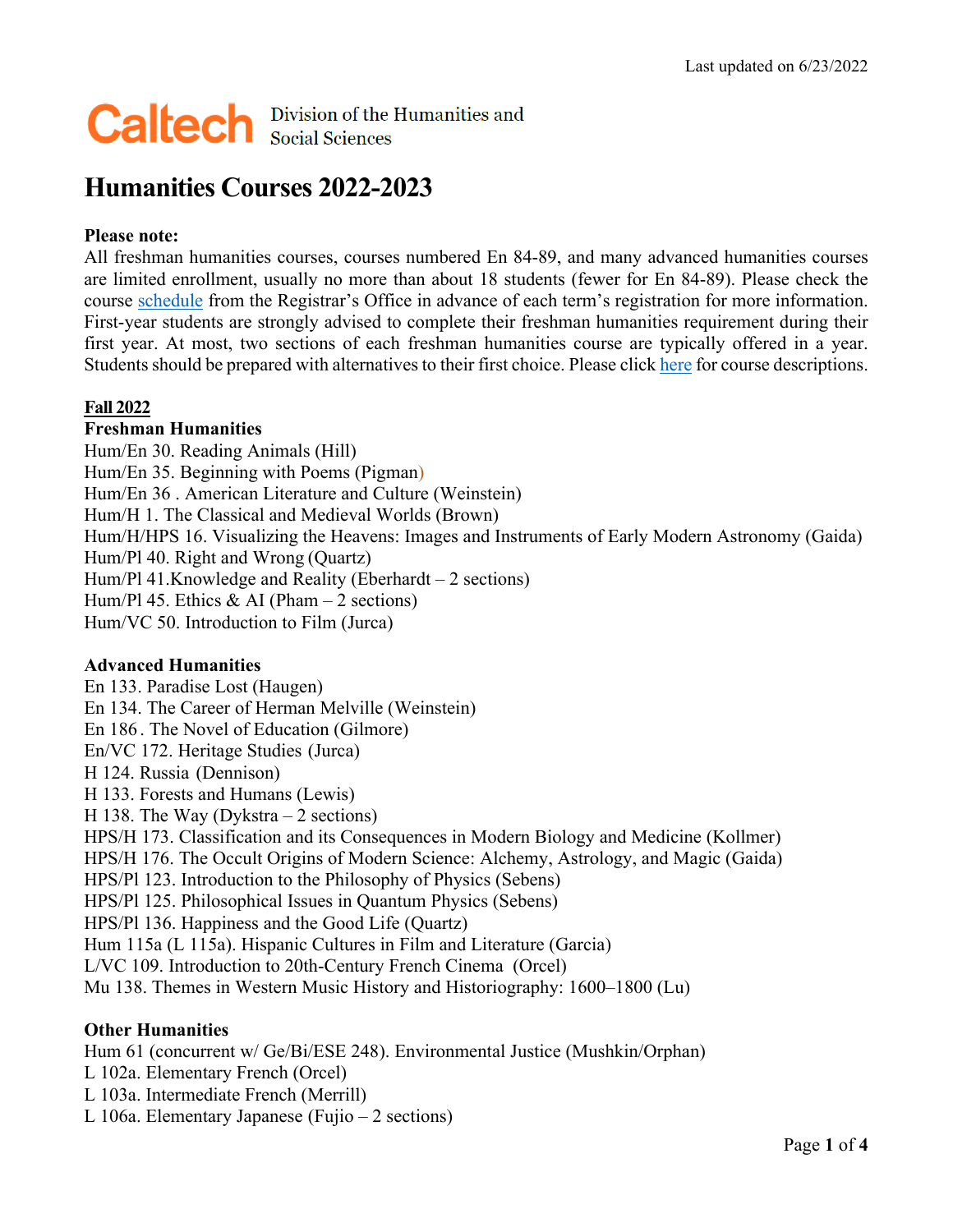# **Other Humanities (continued)**

- L 107a. Intermediate Japanese (Hirai)
- L 108a. Advanced Japanese (Hirai)
- L 110a. Elementary Spanish (Arjona 1 section, Garcia 1 section)
- L 112a Intermediate Spanish (Arjona)
- L 115a (Hum 115a). Hispanic Cultures in Film and Literature (Garcia)
- L 130a . Elementary German (Aebi)
- L 132a. Intermediate German (Aebi)
- L 170a. Introduction to Chinese (TBA)
- L 171a. Accelerated Chinese for Heritage Learners (TBA)
- L 172a. Intermediate Chinese (TBA)
- L 173a. Advanced Chinese (TBA)
- Mu 52. Fundamentals of Western Music Theory (Lu)
- Wr 2. Introduction to Academic Writing (Hall)
- Wr 50. Tutorial in Writing (Hall)

# **Winter 2023**

#### **Freshman Humanities**

Hum/En 21. Monsters and Marvels (Jahner) Hum/En 31. Introduction to Black Literature and Culture in the United States (Murphy) Hum/En 35. Beginning with Poems (Pigman) Hum/En 36. American Literature and Culture (Weinstein) Hum/H 1. The Classical and Medieval Worlds (Brown) Hum/H 13. Brave New Worlds: Race, Human Rights and the Age of Discovery (Wey-Gomez) Hum/H 8. Civilization, Science, and Archaeology: Before Greece: The Origins of Civilization in Mesopotamia (Buchwald) Hum/H/HPS 14. Race, Science, and Medicine in U.S. History (LeBlanc) Hum/H/HPS 15. Waste in the World (Rand) Hum/H/HPS 18. Introduction to the History of Science (Feingold) Hum/Pl 40. Right and Wrong (Quartz) Hum/Pl 41. Knowledge and Reality (Hitchcock – 2 sections)

#### **Advanced Humanities**

En 101. Recalling the Wild (Holland) En 115. Epic and its Afterlives (Jahner & Pigman) En 118. Classical Mythology (Haugen) En 138. Twain and His Contemporaries (Weinstein) En 164. Contemporary Black Diasporic Literature and Culture (Murphy) En/H 193. Cervantes, Truth or Dare: Don Quixote in an Age of Empire (Wey-Gomez) H 107. The Early Middle Ages (Brown) H 134. Birds, Evolution, Speciation and Society (Lewis) H/HPS 130. Technology and Environment in America (Rand) H/HPS 154. Feminist Science Studies (LeBlanc) HPS/H 162. Social Studies of Science (Feingold) HPS/H 168. History of Electromagnetism and Heat Science (Buchwald) HPS/H 174. History of Biotechnology (Kollmer) HPS/H 176. The Occult Origins of Modern Science: Alchemy, Astrology, and Magic (Gaida) HPS/Pl 135. The Moral Brain (Quartz)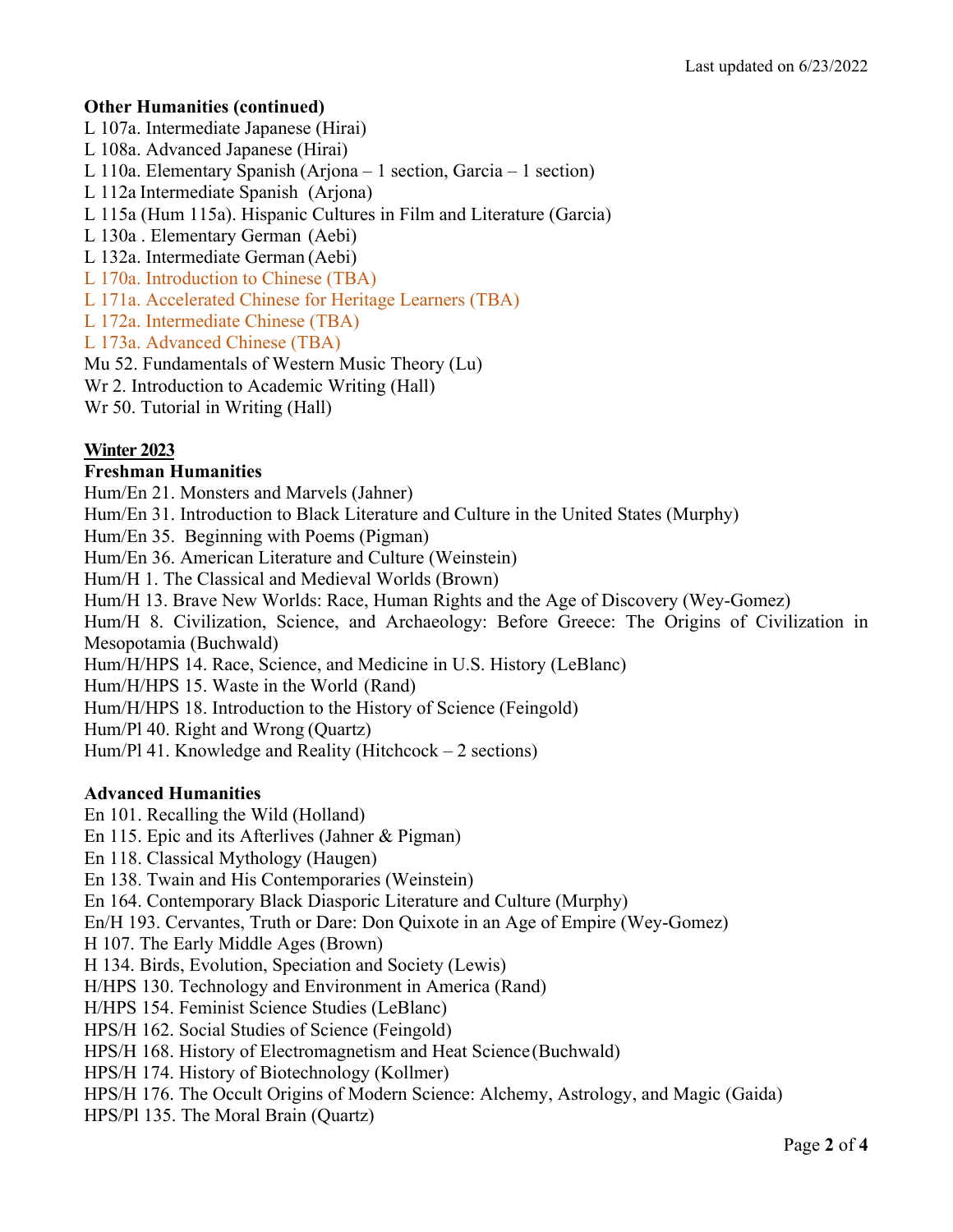### **Advanced Humanities (continued)**

HPS/Pl/CS 110. Causation and Explanation (Eberhardt) Hum 115b (L 115b). Hispanic Cultures in Film and Literature (Garcia) Hum 116 (L 116). Topics in French Culture (Orcel) Mu 139. Themes in Western Music History and Historiography: 1800–Present (Lu) Pl 185. Moral Philosophy (Pham) Pl/CNS/NB/Bi/Psy 167. Consciousness (Eberhardt & Adolphs)

# **Other Humanities**

En 86. Fiction Writing (Lepucki) L 102b. Elementary French (Orcel) L 103b. Intermediate French (Merrill) L 106b. Elementary Japanese (Fujio – 2 sections) L 107b. Intermediate Japanese (Hirai) L 108b. Advanced Japanese (Hirai) L 110b. Elementary Spanish (Arjona – 1 section, Garcia – 1 section) L 112b. Intermediate Spanish (Arjona) L 115b (Hum 115b). Hispanic Cultures in Film and Literature (Garcia) L 116 (Hum 116). Topics in French Culture (Orcel) L 130b. Elementary German (Aebi) L 132b. Intermediate German (Aebi) L 170b. Introduction to Chinese (TBA) L 171b. Accelerated Chinese for Heritage Learners (TBA) L 172b. Intermediate Chinese (TBA) L 173b. Advanced Chinese (TBA) Mu 53. Listening to Music (Lu) VC 56. Worldbuilding for the Multiverse (Berrigan) VC 72 (concurrent w/ CS/IDS 162) Data, Algorithms and Society (Mushkin/Ralph)

VC/E 81. Careers in STEAM (Mushkin)

Wr 4. Principles and Practices of Academic Writing (Hall)

Wr 50. Tutorial in Writing (Hall)

#### **Spring 2023**

#### **Freshman Humanities**

Hum/En 21. Monsters and Marvels (Jahner)

Hum/En 22. Inequality (Haugen  $-2$  sections)

Hum/En 25. The Human Animal (Holland)

Hum/En 32. Introduction to Black Feminist Poetics (Murphy)

Hum/H 8. Civilization, Science, and Archaeology: Before Greece: The Origins of Civilization in Mesopotamia (Buchwald)

Hum/H/HPS 15. Waste in the World (Rand)

Hum/H/HPS 17. Materials, Methods, and the Molecularization of Life (Kollmer)

Hum/H/HPS 18. Introduction to the History of Science (Feingold)

Hum/Pl 44. Philosophy Through Science Fiction (Sebens – 2 sections)

Hum/VC 50. Introduction to Film (Jurca)

Hum/VC 52. The Legacy of the Mexican School (Decemvirale)